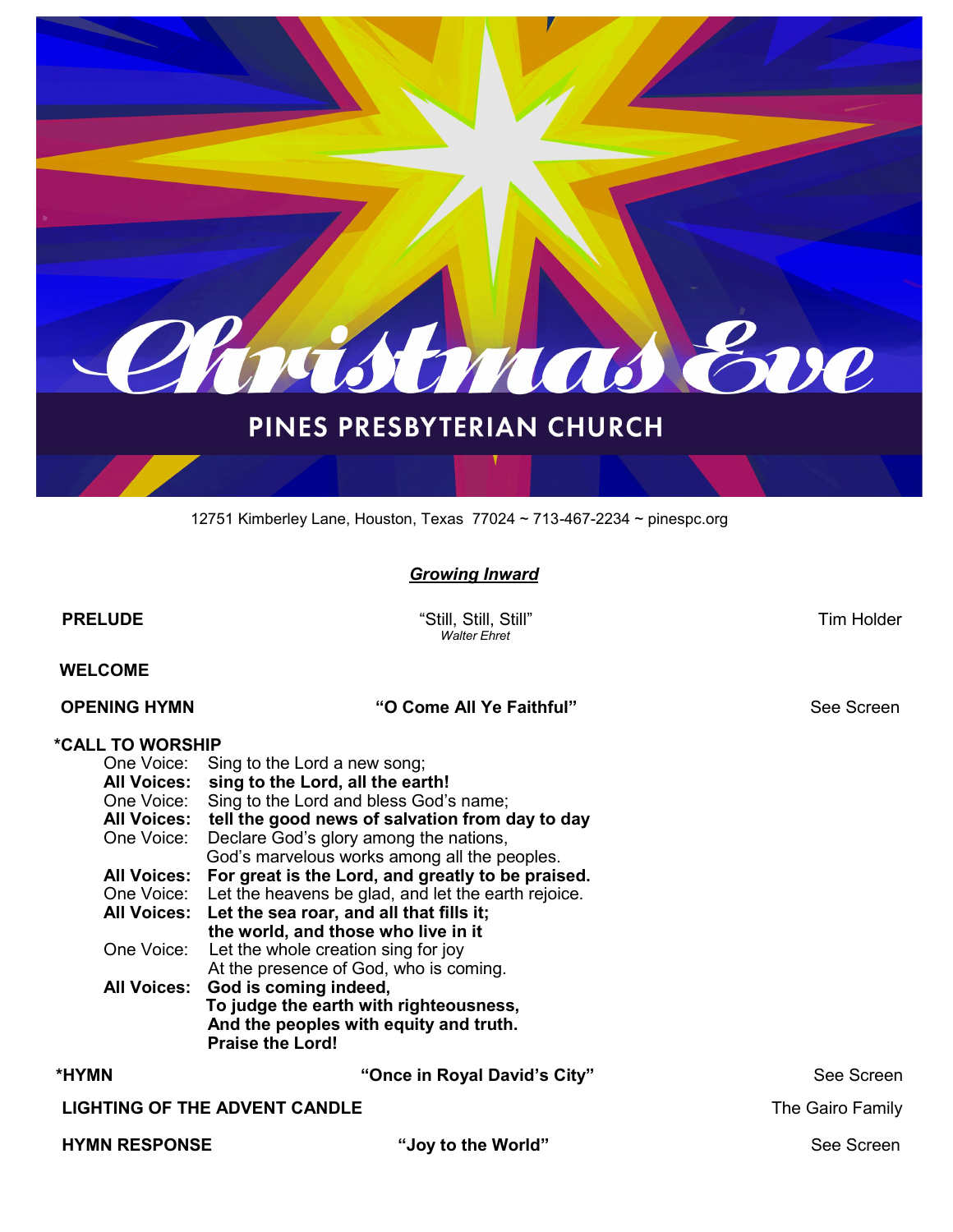# *Looking Upward*

 **FIRST LESSON** Genesis 3:8-15, 17-19  **PRAYER OF CONFESSION Light of life, shine into the darkest places of our lives, that we may confess our sins, those times of disobedience, and move into the light of your love. Flow through us, that your Spirit may rule our hearts and transform our actions into justice and righteousness. Forgive us when we cause weeping and sorrow, rather than joy and hope. Transform us to be people of your dream, children of Christ's promise, and disciples of hope for all the world to see. SILENT CONFESSION CONFESSIONAL RESPONSE "O Little Town of Bethlehem"** See Screen  **ASSURANCE OF GRACE** One Voice: We, who once walked in darkness, are now children of light, and no darkness can overcome this light.  **All Voices: We, who once were no people, are now God's people of love, and nothing can separate us from this love. SECOND LESSON ISAIA** 19:2, 6-7 **Welcome to Pines Pines is a joyful Christian community that welcomes all. Our Mission is to make disciples who know, love, and trust in Jesus Christ. We live into our Mission by Looking Upward, Growing Inward, and Serving Outward. Helpful devices: Auditory assistance receivers are available with the Ushers. Sound: Dan Schafer**  *December 24,2020*

| HYMN                          | "It Came Upon the Midnight Clear"         | See Screen       |
|-------------------------------|-------------------------------------------|------------------|
| <b>THIRD LESSON</b>           |                                           | Luke 1:26-35,38  |
| HYMN                          | "Hark the Herald Angels Sing"             | See Screen       |
| <b>FOURTH LESSON</b>          |                                           | Luke 2:1-7       |
| <b>HYMN</b>                   | "Away in the Manger"                      | See Screen       |
| <b>FIFTH LESSON</b>           |                                           | Luke 2:8-16      |
| <b>HYMN</b>                   | "Angels We Have Heard on High"            | See Screen       |
| <b>SIXTH LESSON</b>           |                                           | Matthew $2.1-11$ |
| <b>READING AND REFLECTION</b> | The Journey of the Magi"<br>by T.S. Eliot | Rev. Andy Gans   |

 **\*All who are able may stand**

 **A Stephen Ministry Congregation**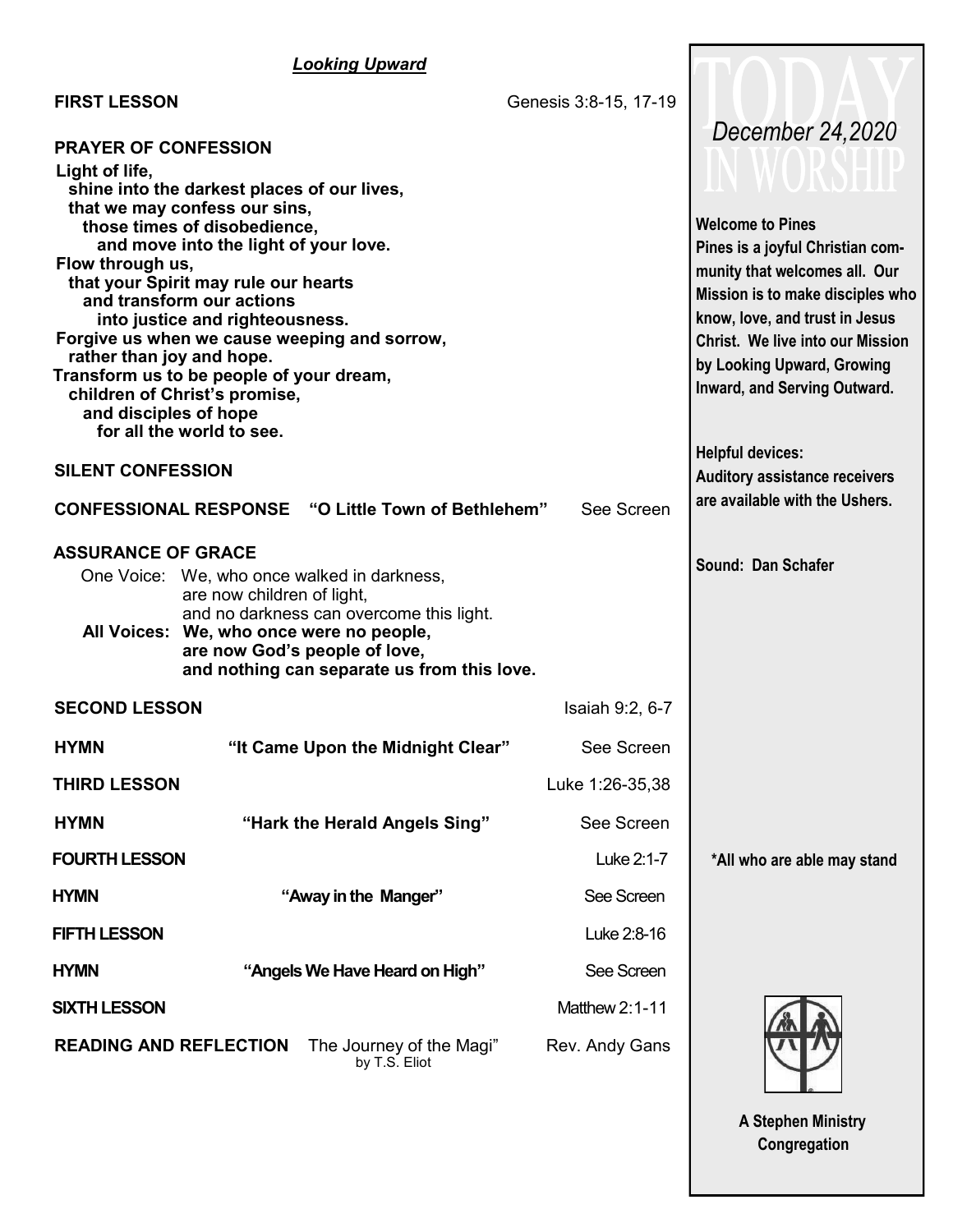| <b>Serving Outward</b>                                                                                                                                                                                                                                                                                                                                                                                   |                            |            | Pray for the People of Pines                                                                                                                                                                                              |                       |
|----------------------------------------------------------------------------------------------------------------------------------------------------------------------------------------------------------------------------------------------------------------------------------------------------------------------------------------------------------------------------------------------------------|----------------------------|------------|---------------------------------------------------------------------------------------------------------------------------------------------------------------------------------------------------------------------------|-----------------------|
| <b>CELEBRATION OF THE LORD'S SUPPER</b>                                                                                                                                                                                                                                                                                                                                                                  |                            |            | Norma Bender<br>Jean Breitenwischer                                                                                                                                                                                       | <b>Morriss Partee</b> |
| <b>THE LORD'S PRAYER</b><br>All Sing:<br>Our Father, which art in heaven, hallowed be Thy name,<br>Thy kingdom come, Thy will be done, on earth<br>as it is in heaven. Give us this day, our daily bread;<br>and forgive us our debts, as we forgive our debtors;<br>and lead us not into temptation, but deliver us from evil, for<br>Thine is the kingdom, and the power, and the glory, forever. Amen |                            |            | Georgette Person<br>Nancy Robinson<br>Barbara Caffall<br>Susan Schroeder<br>Carolyn Craig<br>Pat Marquis<br>Virginia Smith<br>Karen MacAllister<br>Nancy Watler<br>Darlene Wendt<br>Barbara Youngflesh<br>Gloria Anderson |                       |
| <b>SEVENTH LESSON</b><br>John 1:1-14                                                                                                                                                                                                                                                                                                                                                                     |                            |            | <b>Pray for Friends in Mission</b><br>The Rundle Family                                                                                                                                                                   |                       |
| *HYMN                                                                                                                                                                                                                                                                                                                                                                                                    | "Silent Night, Holy Night" | See Screen | Joy Kreider<br>Ken and Judy McDyer                                                                                                                                                                                        |                       |
| <b>CHARGE AND BLESSING</b>                                                                                                                                                                                                                                                                                                                                                                               |                            |            |                                                                                                                                                                                                                           |                       |
| *BENEDICTION RESPONSE                                                                                                                                                                                                                                                                                                                                                                                    | "Joy to the World"         | See Screen | <b>Pray for Pines Members</b><br>in the Military                                                                                                                                                                          |                       |
| *POSTLUDE AND DEPARTURE TO SERVE<br>Words printed by permission CCLI 998238<br>Portions of our liturgy are from The Abingdon Worship Annual 2020.<br>Copyright © 2019 by Abingdon Press. Used by permission.                                                                                                                                                                                             |                            |            | Olivia Williams (Army)<br>Noah Youngflesh (Air Force)                                                                                                                                                                     |                       |
| *Those who are able, please stand.                                                                                                                                                                                                                                                                                                                                                                       |                            |            |                                                                                                                                                                                                                           |                       |
|                                                                                                                                                                                                                                                                                                                                                                                                          |                            |            |                                                                                                                                                                                                                           |                       |